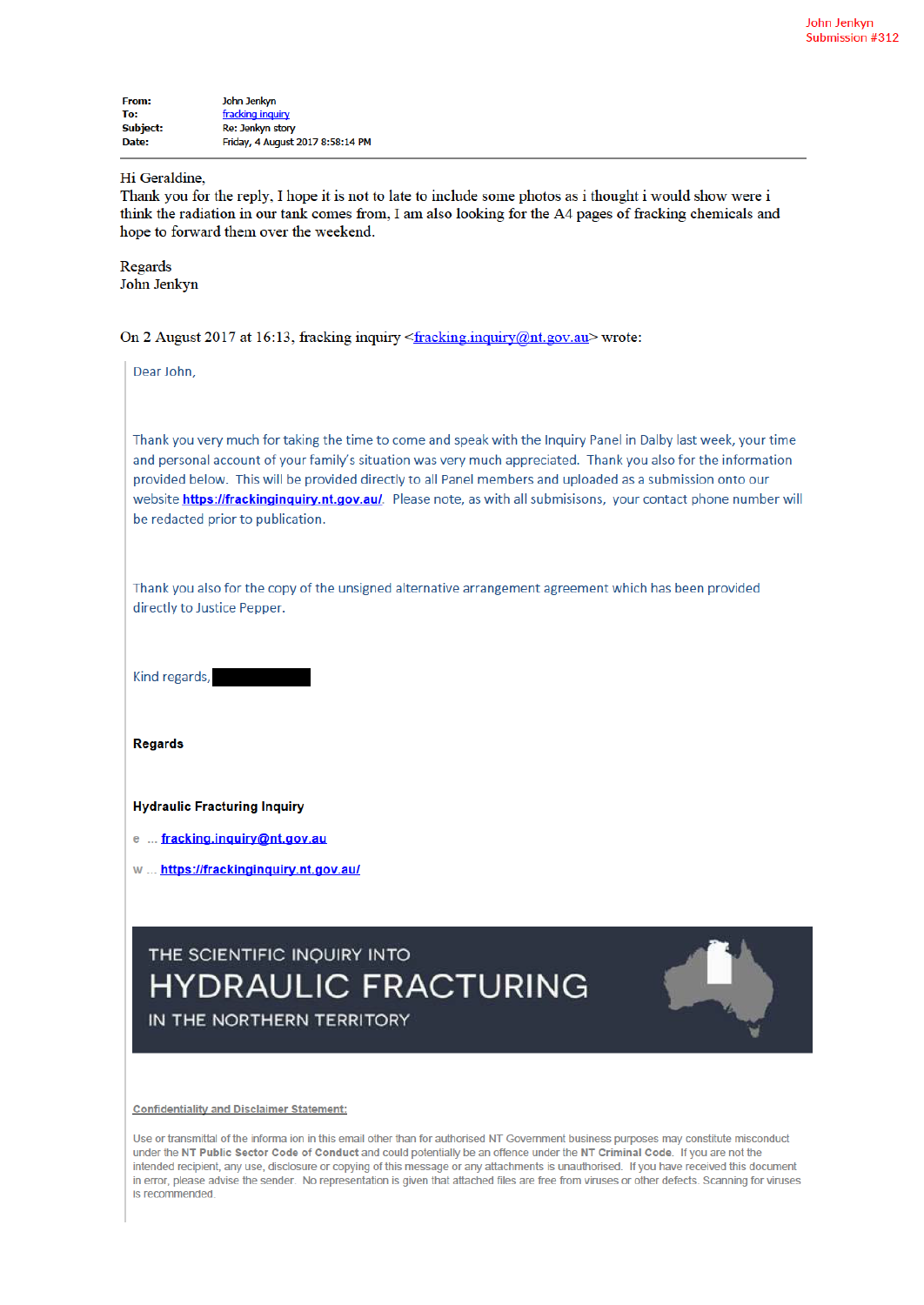**From:** John Jenkyn ] **Sent:** Monday, 31 July 2017 9:41 PM **To:** fracking inquiry **Subject:** Fwd: Jenkyn story

Dear

I was hoping you could pass this on to the committee with my thanks to the members for giving the opportunity to speak

My name is John Jenkyn and I live in the QLD gasfields. Ive heard the gas companies have been looking at starting up in your area and I'd just like to share with you what happened to my family and I as a result of gas mining coming to our area.

In 2005 my family consisting of my wife Joanne, and my 2 children Yasmin and Aaron moved from The Sunshine Coast to Wieambilla 37KM south of Chinchilla in the Surat basin for peace and quiet. Aaron needed this peace and quite as he has quadriplegic Cerebral Palsy with sensitive hearing. Yasmin also has diplegic Cerebral palsy.

About the same time, Queensland gas company (QGC) started drilling wells 6 to 8KM to the west of the property that we bought. In 2006 and 2007 we heard a little noise from time to time but we did not know what it was. In 2008 QGC started to work on what seemed to be a large dam about 3km from our home, the roar of the noise when the contractors started was unreal. There was about 10 dozers, graders, water trucks and rollers as well about 20 scrapers' and this was just the beginning.

QGC were now drilling the state forest and property's they had purchased west and north of us. They were also starting work on the reverse osmosis water treatment plant and central gas processing and compression station's 3 ½ KM from our home.

Our environment was starting to change. There was noise, light and dust pollution 24-7. Then the traffic started and the drilling continued as did the construction on the major infrastructure and the pipeline. In 2010 they started work on two processing plants 6KM away from our home. Then came the hundreds of 4x4 body trucks and semitrailers 24-7 and busses for transport of work crews. Our life of peace and quiet was now gone.

In 2011 we had noise for two years straight 24-7 and we have been reduced to 4 hours sleep a night. My wife Joanne has had break downs just from dealing with QGC and their phone calls. She has also had an Asthma induced heart attack caused by dust. We all suffer from headaches and dehydrated eyeballs and have all had bad tastes and rashes on and off. We have all also suffered from lack of sleep, nose bleeds and ringing in the ears.

The ringing in the ears as well as something you just can't hear just makes your ears pop and ache and can make you feel sick and dizzy. I myself have been knocked off my feet three times at the back door from a bad taste also I have passed out and transported to the hospital.

Our dam has been polluted by run off from where the CSG trucks have sprayed the road, our tank water has been polluted from CSG or evaporation ponds and flaring at the processing plant. Around us trees are